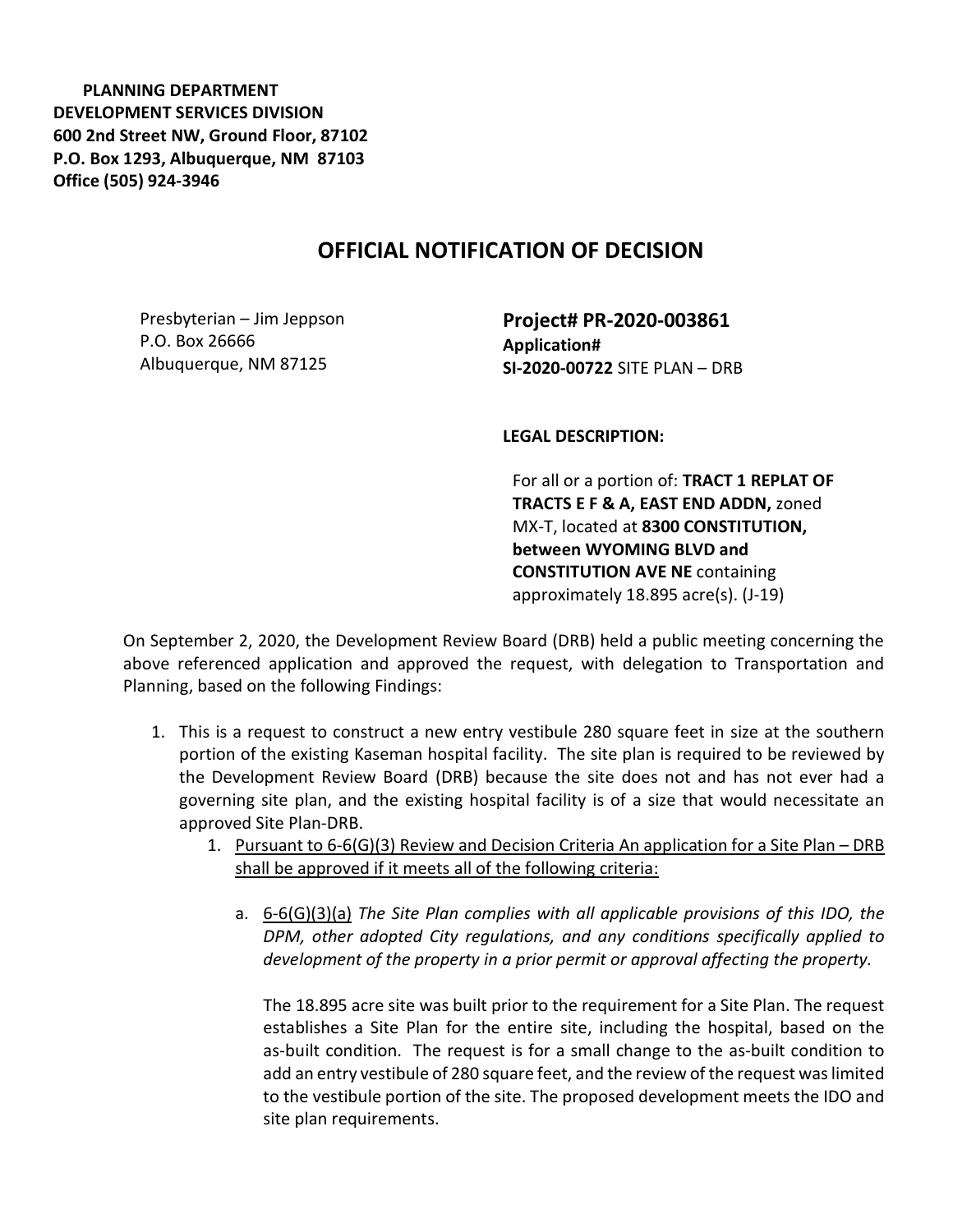Official Notice of Decision Project # PR-2020-003861 Application# SI-2020-00722 Page 2 of 3

> b. 6-6(G)(3)(b) The City's existing infrastructure and public improvements, including but not limited to its street, trail, drainage, and sidewalk systems, have adequate capacity to serve the proposed development, and any burdens on those systems have been mitigated to the extent practicable.

The site has access to a full range of urban services including utilities, roads and emergency services. A traffic impact study was not required for the project.

c.  $6-6(G)(3)(c)$  The Site Plan mitigates any significant adverse impacts on the surrounding area to the maximum extent practicable.

The proposed development enhances the existing condition with improvements that include additional landscaping.

- 2. The proposed use is allowed within the MX-H zone district. Future development must be consistent with the underlying zone district.
- 3. The applicant provided the required notice as outlined in the IDO Table 6-1-1.

## Conditions:

- 1. This Site Plan is valid 5 years from DRB approval (9/2/2020). An extension may be requested prior to the expiration date.
- 2. Final sign-off is delegated to Transportation and Planning to indicate 5-foot bollard spacing.
- 3. The applicant will obtain final sign off from Transportation and Planning by October 2, 2020 or the case may be scheduled for the next DRB hearing and could be denied per the DRB Rules of Procedure.

APPEAL: If you wish to appeal this decision, you must do so within 15 days of the DRB's decision or by SEPTEMBER 17, 2020. The date of the DRB's decision is not included in the 15-day period for filing an appeal, and if the 15<sup>th</sup> day falls on a Saturday, Sunday or Holiday, the next working day is considered as the deadline for filing the appeal.

For more information regarding the appeal process, please refer to Section 14-16-6-4(U) of the Integrated Development Ordinance (IDO). Appeals should be submitted via email to PLNDRS@CABQ.GOV (if files are less than 9MB in size). Files larger than 9MB can be sent to PLNDRS@CABQ.GOV using https://wetransfer.com. A Non-Refundable filing fee will be calculated and you will receive instructions about paying the fee online.